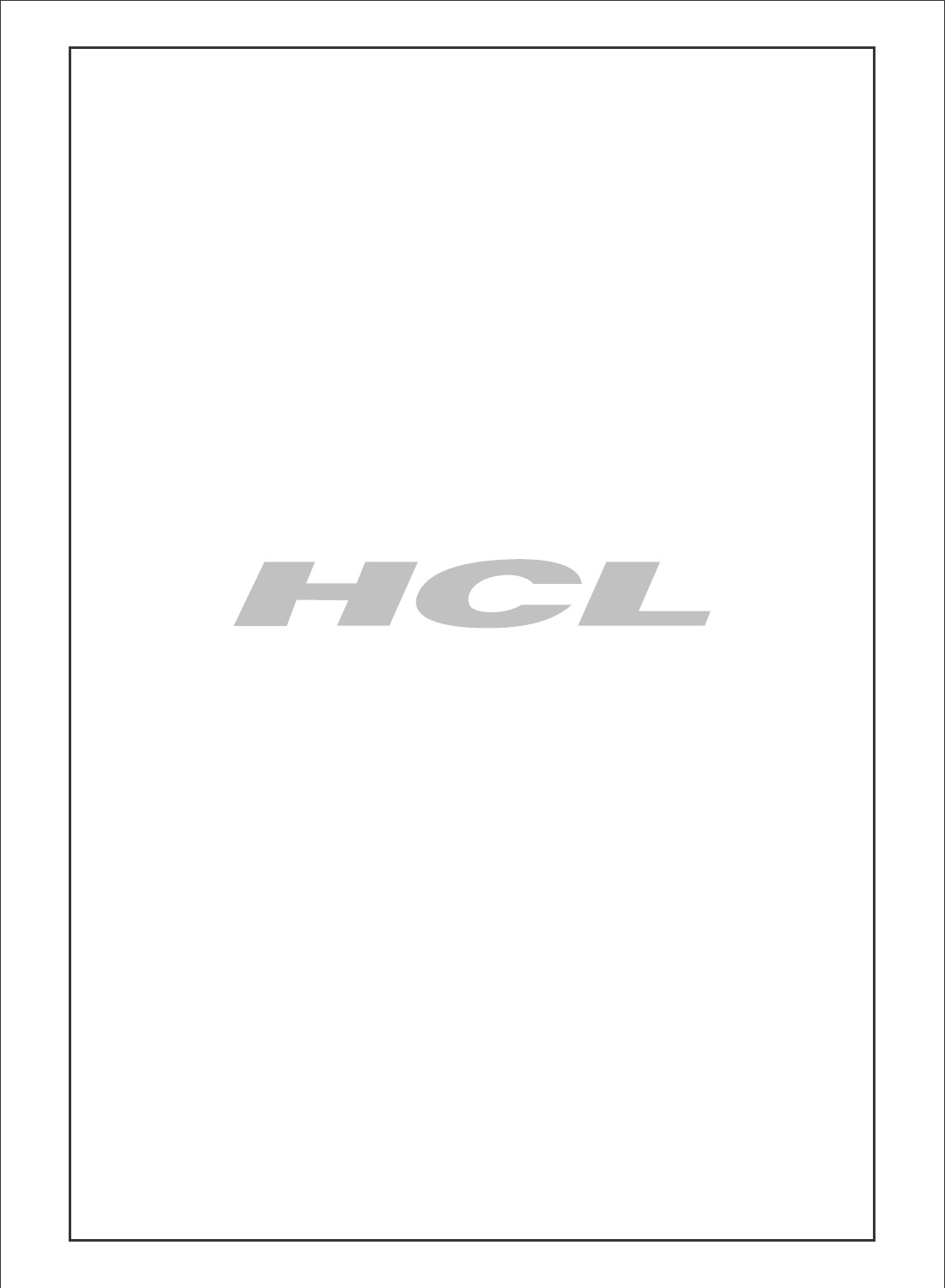# **INSTRUCTIONS**

- 1. The voting rights for the Equity Shares of the Company are one vote per Equity Share, registered in the name of the shareholders.<br>2. Voting rights shall be reckoned on the paid-up value of the shares registered in the n
- 2. Voting rights shall be reckoned on the paid-up value of the shares registered in the name(s) of the shareholder(s) as at close of business hours on April 5, 2017.
- 3. Voting by Postal Ballot, in the physical form or e-voting, can be exercised only by the shareholder or his/her duly constituted attorney or in case of bodies corporate, the duly authorised person. Voting rights in a Postal Ballot cannot be exercised by a Proxy.
- 4. Voting period commences from April 13, 2017 at 9.00 A.M. (IST) and ends on May 12, 2017 at 5.30 P.M. (IST). During this period, shareholders of the Company, holding shares either in physical form or in dematerialized form, as on April 5, 2017 (the cut-off date), may cast their vote.
- 5. Kindly note that the shareholder(s) can opt for only one mode of voting, i.e. either Physical Ballot or e-voting. However, in case shareholders cast their vote by<br>Physical Ballot and e-voting, then voting done t 6. The Scrutinizer's decision on the validity of the votes cast shall be final.
- 7. The Scrutinizer, after completion of the scrutiny of the Postal Ballots (including remote e-voting), will submit his report to the Chairman or a person authorized by him, who shall countersign the same and declare the results of voting. The Company shall announce ≀the results of the Postal Ballot at its Registered<br>Office situated at 806, Siddharth, 96, Nehru Place, New Delhi – 11001 e-voting) alongwith the Report of the Scrutinizer shall be placed on the Company's website viz. <u>www.hcltech.com</u> and on the website of NSDL and also<br>forwarded to BSE Limited and National Stock Exchange of India Limited wh
- 8. Any query in relation to the resolutions proposed to be passed by Postal Ballot may be sent to: The Company Secretary, HCL Technologies Limited, 806,<br>Siddharth, 96, Nehru Place, New Delhi 110019; e-mail id : <u>Investor</u>
- 9. The Postal Ballot process shall be conducted and scrutinized and the report thereon will be prepared in accordance with Section 109 of the Companies Act, 2013 read with the Companies (Management and Administration) Rules, 2014.
- 10. Mr. Nityanand Singh, Practicing Company Secretary, (Membership no. FCS: 2668) has been appointed as the Scrutinizer for conducting the Postal Ballot / e-voting process in accordance with the Companies Act, 2013 and the Rules made thereunder, in a fair and transparent manner.

# **I. INSTRUCTIONS FOR VOTING BY PHYSICAL POSTAL BALLOT FORM**

- 1. Ashareholder desirous of exercising vote by physical Postal Ballot should complete the Postal Ballot Form in all respects and send it after signatures to the Scrutinizer in the attached self-addressed postal pre-paid envelope which shall be properly sealed with adhesive or adhesive tape. However, envelopes containing Postal Ballot Form, if sent by courier, at the expense of the shareholder will also be accepted. The shareholders are requested to convey their assent or dissent in the enclosed Postal Ballot Form only. The assent or dissent received in any other form or manner shall be considered as invalid.
- 2. The self-addressed business reply envelope bears the name of the Scrutinizer appointed by the Board of Directors of the Company and the address to which the same needs to be dispatched.
- 3. The Postal Ballot Form should be signed by the shareholder as per the specimen signatures registered with the Registrar/ Depository. In case the Equity Shares are jointly held, Postal Ballot Form should be completed and signed (as per specimen signatures registered with Registrar/Depository) by the first named shareholder and in his/her absence, by the next named shareholder. Holder(s) of Power of Attorney(s) (POA) on behalf of the shareholder(s) may vote on the Postal Ballot enclosing an attested copy of the POA. Unsigned Postal Ballot Forms will be rejected.
- 4. In case of Equity Shares held by the shareholders other than individual shareholders, the duly completed Postal Ballot Form should be signed by the authorized signatory, whose signature is already registered with the Registrar and Share Transfer Agent or it should be accompanied by a certified copy of Board Resolution/authority and with attested specimen signature(s) of the duly authorized signatories giving requisite authorities to the person voting on the Postal Ballot Form.
- 5. Duly completed Postal Ballot Form should reach the Scrutinizer not later than close of working hours of May 12, 2017. Postal Ballot Form received after this date will be treated as if reply from such shareholder has not been received. The shareholders are requested to send the duly completed Postal Ballot Form well before the last date providing sufficient time for the postal transit.
- 6. Shareholders are requested not to send any paper (other than the resolution/ authority as mentioned under instruction above) along with the Postal Ballot Form in the enclosed self- addressed postage pre-paid envelope as all such envelopes will be sent to the Scrutinizer and if any extraneous paper is found in such envelope, the same would not be considered and would be destroyed by the Scrutinizer.
- 7. There will be only one Postal Ballot Form for every folio / client ID irrespective of the number of the joint shareholders. In case a Member is desirous of obtaining a printed Postal Ballot Form or a duplicate, he or she may send an e-mail to Investors@hcl.com or HCLTechnologies Limited, 806, Siddharth, 96, Nehru Place, New Delhi – 110019. On receipt of the duplicate Postal Ballot Form, the original will be rejected.
- 8. The votes should be cast either in favour of or against by putting the tick  $(\checkmark)$  mark in the column provided for assent or dissent. Postal Ballot Form bearing  $(\checkmark)$ in both the columns will render the Form invalid.
- 9. Incomplete, unsigned or incorrectly filled Postal Ballot Form shall be rejected.

#### **II. INSTRUCTIONS FOR E-VOTING**

- 1. The instructions for members for voting electronically are as under:-<br>A. In case a Member receives an e-mail from NSDL ffor members whos
	- In case a Member receives an e-mail from NSDL [for members whose e-mail IDs are registered with the Company/Depository Participants(s)]:
	- i. Open the e-mail and open the PDF file named "HCL Technologies e-voting.pdf" with your Client ID or Folio No. as password. The said PDF file contains your user ID and password/PIN for remote e-voting. Please note that the password provided is only the initial password.
	- (NOTE: Shareholders already registered with NSDLfor e-voting will not receive the PDF file "HCLTechnologies e-voting.pdf").
	- Launch the internet browser by typing the following URL: https://www.evoting.nsdl.com.
	- iii. Click on "Shareholder-Login".
	- iv. Enter the user ID and password/PIN noted in step (i) above. Click Login.
	- v. Password change menu appears. Change the password/PIN with a new password of your choice having minimum 8 digits/characters or a combination thereof. Note the new password. It is strongly recommended not to share your password with any other person and take utmost care to keep it confidential.
	- vi. Home page of remote e-voting opens. Click on"remote e-voting: Active Voting Cycles".
	- vii. Select "E-voting event number" (EVEN) of "HCLTechnologies Limited" for casting your vote.
	- viii. Now you are ready for remote e-voting as the "Cast Vote" page opens.
	- ix. Cast your vote by selecting the appropriate option and click on "Submit". Also "Confirm" when prompted.
	- x. Upon confirmation, the message "Vote cast successfully" would be displayed.
	- xi. Once you have voted on a resolution, you will not be allowed to modify your vote.
	- xii. Institutional shareholders (i.e. other than Individuals, HUF, NRI etc.) are required to send a scanned copy(PDF/JPG Format) of the relevant Board<br>Resolution/ Authority letter etc. together with attested specimen signa Scrutinizer through e-mail to officenns@gmail.com with a copy marked to evoting@nsdl.co.in.

B. In case a Member receives physical copy of the Notice of the ballot [for members whose e-mail IDs are not registered with the Company/Depository Participants(s) or requesting physical copy]:

i. Initial password is provided at the bottom of the Postal Ballot Form:

(Remote E-voting No.)

ii. Please follow all steps from Sl. No. (ii) to Sl. No. (xii) above, to cast vote

2. If you are already registered with NSDLfor e-voting, then you can use your existing user ID and password for casting your vote.

NOTE: Shareholders who forgot the User Details/Password can use "Forgot User Details/Password?" or "Physical User Reset Password?" option available on www.evoting.nsdl.com.

In case shareholders are holding shares in demat mode, user ID is the combination of DPID+Client ID.

- In case shareholders are holding shares in physical mode, user ID is the combination of EVEN No. + Folio No.
- 3. In case of any queries, kindly refer the 'Frequently Asked Questions (FAQs) for Members' and remote 'e-voting User Manual for Members' available at downloads section of www.evoting.nsdl.com or call on toll free no.: 1800-222-990. Mobile number and e-mail ID can also be updated in the user profile details of the folio which may be used for sending future communication(s).

**EVEN User ID Password/ PIN**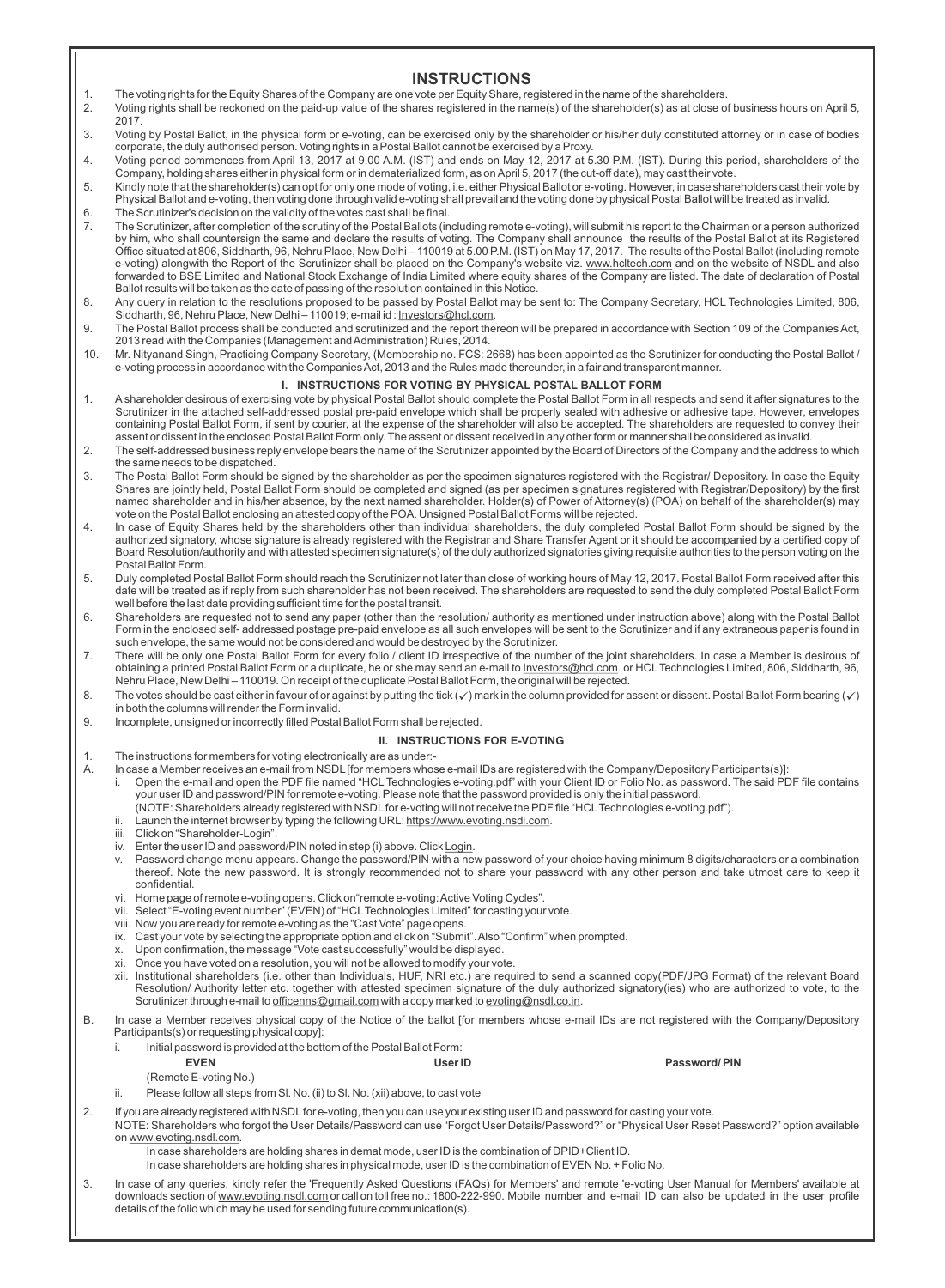

# **HCL TECHNOLOGIES LIMITED**

**Corporate Identity Number:** L74140DL1991PLC046369 **Registered Office:** 806, Siddharth, 96, Nehru Place, New Delhi – 110 019 **Corporate Office:** Plot No. 3A, Sector 126, Noida-201 304, UP, India **Tel:** +91 11 26444812; **Fax:** + 91 11 26436336 **Website:** www.hcltech.com; **E-mail:**Investors@hcl.com

#### **POSTAL BALLOT NOTICE [Pursuant to Section 110 of the Companies Act, 2013, read with the Companies (Management and Administration) Rules, 2014]**

To,

The Members,

NOTICE is hereby given pursuant to Section 110 and other applicable provisions, if any, of the Companies Act, 2013, as amended (the "**Act**") read with the Companies (Management and Administration) Rules, 2014, as amended (the "**Management Rules**"), and other applicable provisions of the Act and the said<br>rules, the Securities and Exchange Board of India (Buyback of Securities Members of the Company to the proposed Special Resolution appended below by way of Postal Ballot / Remote e-voting.

The resolution, if approved by the requisite majority, shall be passed on the date on which the results of the Postal Ballot are declared i.e. May 17, 2017.

## **SPECIAL BUSINESS:**

# **Approval for Buyback of Equity Shares**

To consider and, if thought fit, to pass the following resolution as a Special Resolution:

**"RESOLVED THAT** pursuant to the provisions of Sections 68, 69 and 70 and all other applicable provisions, if any, of the Companies Act, 2013, as amended ("**Act**") and the provisions of the Companies (Share Capital and Debentures) Rules, 2014 ("**Share Capital Rules**") to the extent applicable, Article 4 of the Articles of Association of the Company, and in compliance with the Securities and Exchange Board of India (Buyback of Securities) Regulations, 1998 ("**Buyback Regulations**"), including any amendments, statutory modifications or re-enactments for the time being in force, and subject to such other approvals, permissions and sanctions as may be necessary and subject to such conditions and modifications, if any, as may be prescribed or imposed by the appropriate authorities while granting such approvals, permissions and sanctions, which may be agreed by the Board of Directors of the Company (the "**Board**", which expression shall include any Committee constituted by the Board to exercise its powers, including the powers conferred by this resolution), the approval of the Members be and is hereby accorded for the Buyback by the Company of up to **3,50,00,000** (Three crores fifty lacs) fully paid-up Equity Shares of Rs.2/- each of the Company ("**Equity Shares**") representing upto **2.48 %** of the total paid-up Equity Share capital of the Company as on March 31, 2016, at a price of **Rs. 1,000/-** (Rupees One thousand only) per Equity Share ("**Buyback Price**") payable in cash for an aggregate amount of up to **Rs. 3,500 crores** (Rupees Three thousand five hundred crores only) excluding any expenses incurred or to be incurred for the Buyback like filing fees payable to the Securities and Exchange Board of India, advisors' fees, public announcement publication expenses, printing and dispatch expenses, transaction costs viz. brokerage, applicable taxes such as securities transaction tax, service tax, stamp duty, etc. ("**Buyback Size**"), which is **16.39%** and **13.62%,** of the fully paid-up Equity Share capital and free reserves (including securities premium) as per the latest audited standalone and consolidated financial statements of the Company, respectively, for the financial year ended March 31, 2016, through the "**Tender Offer**" route as prescribed under the Buyback Regulations ("**Buyback**") using the "Mechanism for<br>acquisition of shares through Stock Exchange" notified by SEBI vide CIR/P/2016/131 dated December 09, 2016 or such other mechanism as may be applicable, on a proportionate basis, from the equity shareholders / beneficial owners of the Equity Shares of the Company as on the Record Date."

**"RESOLVED FURTHER THAT** the Buyback shall be made out of the free reserves based on the audited accounts of the Company for the financial year ended March 31, 2016 and the payments be made out of the Company's current balances of cash and cash equivalents and other current investments and/ or internal accruals of the Company.

**"RESOLVED FURTHER THAT** all the equity shareholders of the Company as on the Record Date will be eligible to participate in the Buyback including Promoters and Promoter Group of the Company.

**"RESOLVED FURTHER THAT** the Buyback shall have reservation for small shareholders in accordance with the provisions of the Buyback Regulations."

**"RESOLVED FURTHER THAT** the Buyback from the shareholders who are residents outside India including Foreign Corporate Bodies (including erstwhile Overseas Corporate Bodies) and Foreign Institutional Investors, shall be subject to such approvals, if any and to the extent required from the concerned authorities including approvals from the Reserve Bank of India under Foreign Exchange Management Act, 1999 and the rules and regulations framed there under, and that such approvals shall be required to be taken by such non-resident shareholders."

**"RESOLVED FURTHER THAT** the Board be and is hereby authorized to delegate all or any of the power(s) conferred herein above as it may in its absolute discretion deem fit, to any Committee(s) / Director(s) / Officer(s) / Authorised Representative(s) of the Company in order to give effect to the aforesaid resolutions, including but not limited to finalizing the terms of the Buyback like Record Date, timeframe for completion of Buyback; appointing Merchant Bankers, Brokers, Lawyers, Registrars, Scrutinizers, Escrow Agents, and other advisors / consultants / intermediaries / agencies, as may be required, for the implementation of the Buyback; finalizing their terms of appointment including the fees payable and executing agreements; initiating all necessary actions for preparation and issue of various documents including Public Announcement, Draft Letter of Offer / Letter of Offer, and all other documents with respect to the Buyback; making all necessary applications to the appropriate authorities for their approvals including but not limited to approvals as may be required from the Securities and Exchange Board of India; preparing, signing and filing of the Public Announcement, Draft Letter of Offer / Letter of Offer with the Securities and Exchange Board of India, the Stock Exchanges and other appropriate authorities; obtaining all necessary certificates and reports from statutory auditors and other third parties as required under applicable law; entering into escrow arrangements as required in terms of the Buyback Regulations; opening, operating and closing of all necessary accounts including escrow account, special payment account, demat account as required in terms of the Buyback Regulations; extinguishing dematerialized shares and physical destruction of share certificates in respect of the Equity Shares bought back by the Company; and filing such other undertakings, agreements, papers, documents and correspondence, as may be required to be filed in connection with the Buyback with the Securities and Exchange Board of India, the Stock Exchanges, Registrar of Companies, Depositories and / or other regulators and statutory authorities as may be required from time to time.

**"RESOLVED FURTHER THAT** for the purpose of giving effect to this resolution, the Board be and is hereby authorized to accept and make any alteration(s), modification(s) to the terms and conditions as it may deem necessary, concerning any aspect of the Buyback, in accordance with the statutory requirements as well as to give such directions as may be necessary or desirable, to settle any questions, difficulties or doubts that may arise and generally, to do all acts, deeds, matters and things as it may, in absolute discretion deem necessary, expedient, usual or proper in relation to or in connection with or for matters consequential to the Buyback without seeking any further consent or approval of the Members or otherwise to the end and intent that they shall be deemed to have given their approval thereto expressly by the authority of this resolution.

> By Order of the Board **for HCL Technologies Limited**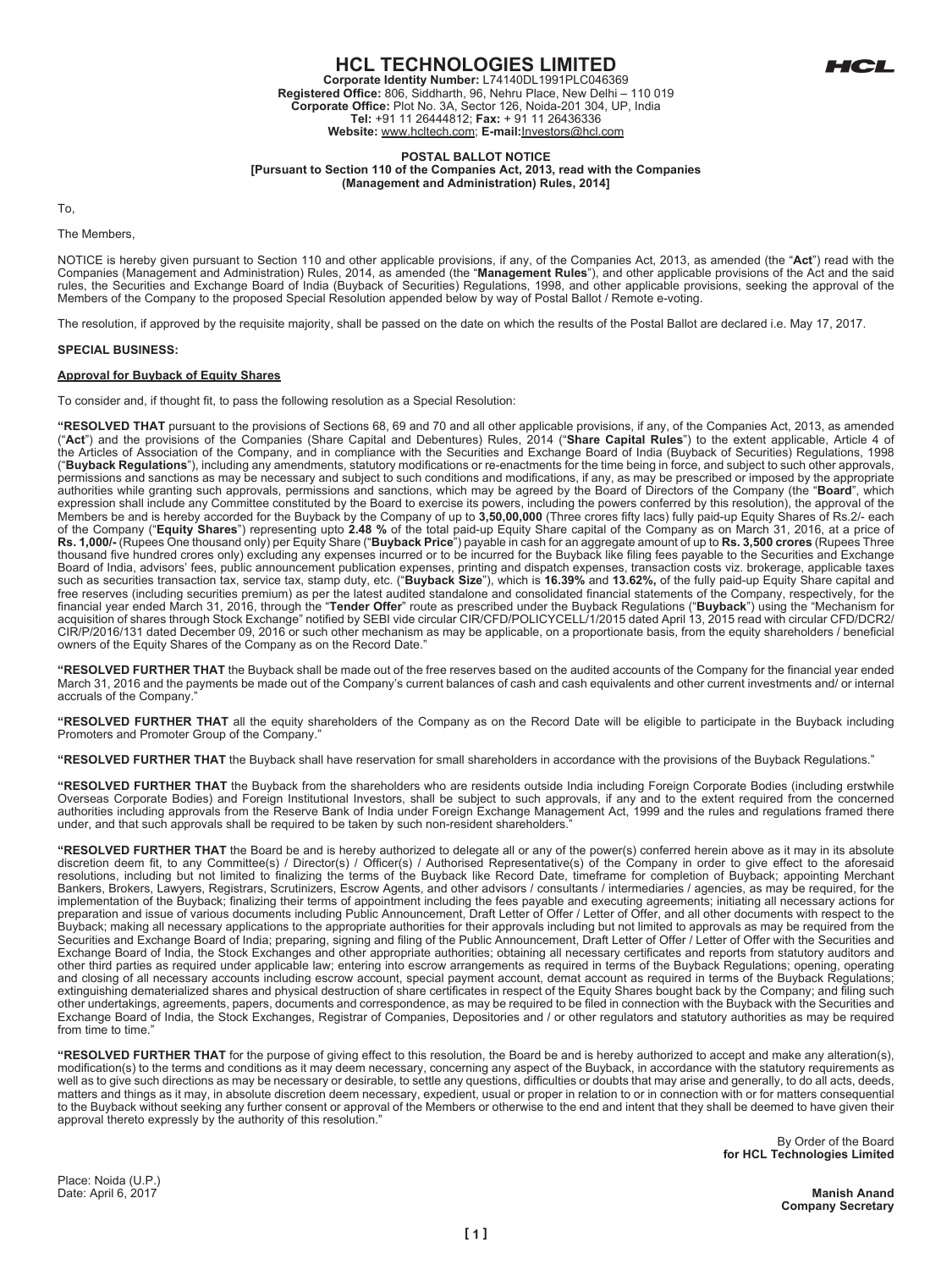# **NOTES:**

- 1. An explanatory statement pursuant to Section 102 of the Act, setting out material facts and reasons for the proposed resolution are appended herein below.
- 2. Pursuant to the provisions of Section 110 of the Act read with the Management Rules, a company is mandatorily required to, in case of certain prescribed items of special business and has an option to in case of other items of special business, seek the approval of the shareholders through Postal Ballot, instead of getting it passed at a General Meeting. Accordingly, your approval is sought for the resolution contained in this Notice through Postal Ballot ("**Postal Ballot Notice**"). The said resolution and the explanatory statement are being sent to you along with a Postal Ballot Form ("**Postal Ballot Form**") for your consideration.
- 3. Mr. Nityanand Singh, Practicing Company Secretary, FCS No. 2668 has been appointed as Scrutinizer (the "**Scrutinizer**") for conducting the Postal Ballot / remote e-voting process in accordance with the Act and the Management Rules made thereunder in a fair and transparent manner.
- 4. As per Section 110 of the Act, read with Rule 22 of the Management Rules, the Postal Ballot Notice may be served on the Members through electronic means. Members who have registered their e-mail IDs with the depositories or with the Company are being sent this Postal Ballot Notice by e-mail and the Members who have not registered their e-mail IDs will receive Postal Ballot Notice along with the Postal Ballot Form by post.
- 5. The Postal Ballot Notice is being sent to all the shareholders whose names appear on the Register of Members/list of Beneficial Owners, as received from National Securities Depository Limited (NSDL)/Central Depository Services (India) Limited (CDSL) as at close of business hours on April 5, 2017. 6. A Postal Ballot Form and a postage prepaid self-addressed business reply envelope are attached to this Notice. The self-addressed envelope bears the
- address to which duly completed Postal Ballot Form should be sent. 7. In compliance with the provisions of Section 108 of the Act and Rule 20 of the Management Rules, and Regulation 44 of the Securities and Exchange
- Board of India (Listing Obligations and Disclosure Requirements) Regulations, 2015, the Company is pleased to offer facility of voting by electronic means ("**remote e-voting**") to its Members to enable them to cast their votes through remote e-voting instead of returning duly filled Postal Ballot Forms.<br>The Company has engaged the services of National Securities Deposi Members. It may be noted that remote e-voting is optional. A Member may opt for only one mode of voting and in case the Member has voted through remote e-voting; he/she shall not use the Postal Ballot Form to cast his or her vote. If a Member casts vote through remote e-voting as well as Postal Ballot Form, the vote cast through valid remote e-voting would be considered and votes cast through Postal Ballot Form shall be treated as invalid.
- 8. The remote e-voting commences on April 13, 2017 at 9.00 A.M. (IST) and ends on May 12, 2017 at 5.30 P.M. (IST). The remote e-voting module shall also be disabled by NSDL for voting thereafter.
- 9. The shareholders who do not receive the Postal Ballot Form may apply to the Company at investors@hcl.com or write to HCL Technologies Limited, 806, Siddharth, 96, Nehru Place, New Delhi -110019 for receiving the duplicate thereof.
- 10. The Members desiring to exercise their vote by Postal Ballot are requested to carefully read the instructions printed in the Postal Ballot Form and record their assent (For) or dissent (Against) to the items so listed, by returning the same duly completed and signed in the attached postage pre-paid self-addressed envelope. Postal Ballot Form(s), if sent by courier or registered/speed post at the expense of the Shareholder(s) will also be accepted. The Postal Ballot Form(s) may also be deposited personally at the address given thereon. The duly completed Postal Ballot Form(s) should reach the Scrutinizer on or before the closing of working hours of May 12, 2017, to be eligible for being considered, failing which, it will be strictly treated as if no reply has been received from the Shareholder(s). Unsigned Postal Ballot Form(s) will be rejected.
- 11. The Scrutinizer will submit his final report to the Chairman as soon as possible after the last date of receipt for Postal Ballot Forms but not later than the close of working hours of May 16, 2017.
- 12. The results of the voting by Postal Ballot will be declared at the registered office of the Company at 806, Siddharth, 96, Nehru Place, New Delhi-110 019 at 5.00 p.m. (IST) on May 17, 2017. The shareholders, who wish to be present at the time of declaration of the results, may do so at the said venue. The results will also be posted on the website of the Company www.hcltech.com, the website of NSDL and intimated to the Stock Exchanges on which the shares of the Company are listed. The results of the Postal Ballot shall be published in the newspapers. The date of declaration of Postal Ballot results will be taken as the date of passing the resolution.
- 13. All the material documents referred to in the Explanatory Statement are available for inspection by the Members of the Company at its Registered Office on any working day between 10.00 A.M. (IST) and 4.00 P.M. (IST), except Saturday and Sunday, up to the last date of receipt of Postal Ballot Form specified in this Notice.
- 14. A copy of the Notice is available on the website of the Company, at www.hcltech.com, website of the National Stock Exchange of India Limited, at www.nseindia.com and website of BSE Limited, at www.bseindia.com.

# **EXPLANATORY STATEMENT PURSUANT TO SECTION 102 OF THE COMPANIES ACT, 2013**

The Board of Directors (the "**Board**") at its meeting held on March 20, 2017 has approved the Buyback of the Equity Shares of the Company. As per the requirements of Section 102 read with Section 68 and other applicable provisions of the Companies Act, 2013 (the "**Act**") and the Securities and Exchange Board of India (Buyback of Securities) Regulations, 1998 (the "**Buyback Regulations**"), the relevant and material information to enable the shareholders to<br>consider and approve the Special Resolution for Buyback of the Com

## **1) Necessity for the Buyback**

The Buyback is being proposed by the Company to return surplus funds to the shareholders, which are over and above its ordinary capital requirements and in excess of any current investment plans, in an expedient, efficient and cost effective manner. Additionally, the Company's management strives to increase shareholder's value and the Buyback would result in the following benefits, amongst other things:

- The Buyback will improve the Earnings Per Share (EPS), Return on Capital Employed (ROCE) and Return on Equity (ROE);
- The Buyback will help in achieving an optimal capital structure;
- • The Buyback will help the Company to distribute surplus cash to its Members holding Equity Shares broadly in proportion to their shareholding, thereby, enhancing the overall return to Members;
- The Buyback, which is being implemented through the Tender Offer route as prescribed under the Buyback Regulations, would involve allocation of higher number of shares as per their entitlement or 15% of the outlay to small shareholders. The Company believes that this reservation for small shareholders would benefit a large number of public shareholders, who would get classified as "**small shareholder**";
- • The Buyback gives an option to the Members holding Equity Shares of the Company, to either (i) choose to participate and get cash in lieu of Equity Shares to be accepted under the Buyback Offer or (ii) choose to not participate and enjoy a resultant increase in their percentage shareholding, post the Buyback Offer, without additional investment.

After considering several factors and benefits to the Members holding Equity Shares of the Company and considering the increase in accumulated free reserves as well as the cash liquidity reflected in the audited accounts for the financial year ended March 31, 2016, the Board decided to recommend the Buyback of up to **3,50,00,000** (Three crores fifty lacs) fully paid-up Equity Shares of Rs. 2/- each (representing up to **2.48 %** of the total number of Equity Shares in the paid-up Equity Share capital of the Company outstanding as on March 31, 2016) at a price of **Rs. 1,000/-** (Rupees One thousand only) per Equity Share of Rs. 2/- each for an aggregate consideration not exceeding **Rs. 3,500 crores** (Rupees Three thousand five hundred crores only).

#### **2) Class of shares, number intended to be purchased, price per share, maximum amount required under the Buyback and basis of determining the price**

| Class of Shares                                             | ÷ | Equity           |
|-------------------------------------------------------------|---|------------------|
| Face Value per Share                                        | ÷ | Rs. 2/-          |
| Proposed Buyback Price per Share                            | ÷ | Rs. 1,000/-      |
| Total (maximum) amount required under the Buyback           | ÷ | Rs. 3,500 crores |
| Number of Equity Shares proposed to be bought back          | ÷ | 3,50,00,000      |
| As a % of paid-up equity share capital as on March 31, 2016 | ÷ | 2.48%            |
| As a % of paid-up equity share capital as on March 20, 2017 |   | 2.45%            |
|                                                             |   |                  |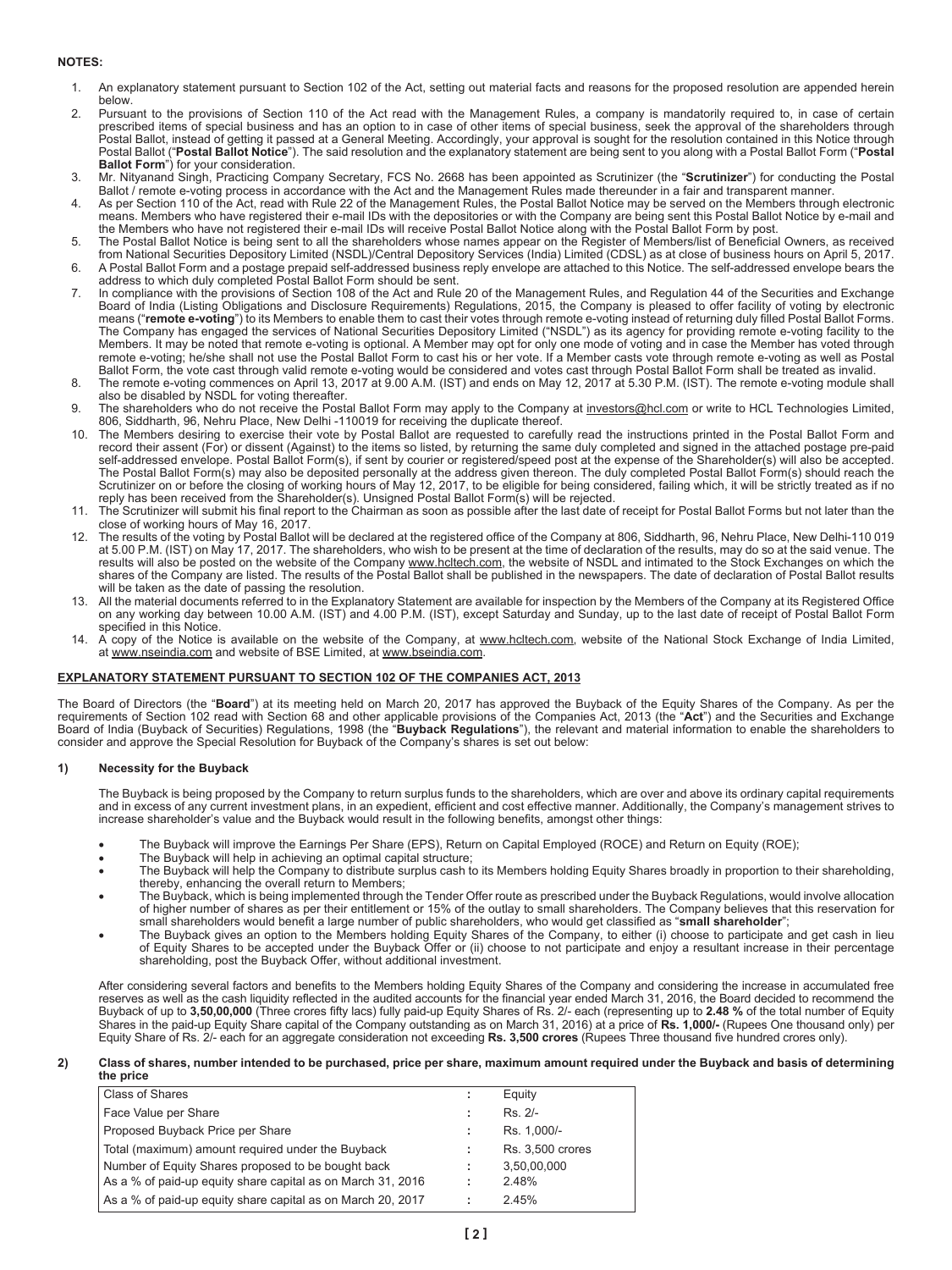#### Basis of determining the price of the Buyback:

The Equity Shares of the Company are proposed to be bought back at a price of **Rs. 1000/-** per equity share ("the **Offer Price**"). The Offer Price has<br>been arrived at after considering various factors including, but not li price earnings ratio, impact on other financial parameters and the possible impact of Buyback on the earnings per share.

## The Offer Price represents:

- i. Premium of **19.06%** and **18.64%** over the closing price of the Equity Shares on BSE and on NSE, respectively, as on March 15, 2017, being the date on which the Company intimated the Stock Exchanges of the date of the meeting of the Board of Directors, wherein the proposal of the Buyback was considered.
- ii. Premium of **20.17%** and **20.11%** over the volume weighted average market price of the Equity Shares on BSE and on NSE, respectively, during the three months preceding March 15, 2017, being the date on which the Company intimated the Stock Exchanges of the date of the meeting of the Board of Directors, wherein the proposal of the Buyback was considered.

#### **3) Maximum amount required under the Buyback, its percentage of the total paid-up capital and free reserves and the sources of funds from which the Buyback would be financed**

The maximum amount required under the Buyback will not exceed **Rs. 3,500 crores** (Rupees Three thousand five hundred crores only) (which is **16.39%** and **13.62%** of the total paid-up equity capital and free reserves, on the basis of the audited standalone and consolidated financial statements of the Company for the financial year ended March 31, 2016) excluding any expenses incurred or to be incurred for the Buyback like filing fees payable<br>to the Securities and Exchange Board of India, advisors' fees, public a costs viz. brokerage, applicable taxes such as securities transaction tax, service tax, stamp duty, etc.

The Buyback would be funded out of the free reserves of the Company. The Company shall transfer a sum equal to the nominal value of the Equity<br>Shares bought back through the Buyback to the Capital Redemption Reserve Accoun

## **4) Method to be adopted for Buyback**

The Buyback shall be on a proportionate basis from the equity shareholders / beneficial owners of the Equity Shares of the Company through the "**Tender**<br>**Offer**" route using the Stock Exchange Mechanism, as prescribed unde the Act and the Rules made thereunder to the extent applicable, and on such terms and conditions as may be deemed fit by the Company.

As required under the Buyback Regulations, the Company will announce a record date (the "**Record Date**") for determining the names of the Members<br>holding Equity Shares of the Company who will be eligible to participate in

The Equity Shares to be bought back as a part of the Buyback are divided in two categories:

- (a) Reserved category for small shareholders; and
- (b) General category for all other shareholders.

As defined in the Buyback Regulations, a "**small shareholder**" is a shareholder who holds Equity Shares having market value, on the basis of closing price of shares, on the recognized stock exchange in which highest trading volume in respect of Equity Shares as on Record Date is not more than Rs. 2,00,000/- (Rupees Two Lacs).

In accordance with Regulation 6 of the Buyback Regulations, 15% (fifteen percent) of the number of Equity Shares which the Company proposes to Buyback or number of Equity Shares entitled as per the shareholding of small shareholders, whichever is higher, shall be reserved for the small shareholders as part of this Buyback. The Company believes that this reservation would benefit a large number of public shareholders, who would get classified as small shareholder.

Basis the holding on the Record Date, the Company will determine the entitlement of each shareholder to tender their shares in the Buyback. This entitlement for each shareholder will be calculated based on the number of Equity Shares held by the respective shareholder as on the Record Date<br>and the ratio of Buyback applicable in the category to which such shareholde

Shareholders' participation in the Buyback will be voluntary. Members holding Equity Shares of the Company can choose to participate and get cash in lieu of shares to be accepted under the Buyback or they may choose not to participate and enjoy a resultant increase in their percentage shareholding, post Buyback, without additional investment. Members holding Equity Shares of the Company may also tender a part of their entitlement. Members<br>holding Equity Shares of the Company also have the option of tendering addition shortfall created due to non-participation of some other shareholders, if any.

The maximum tender under the Buyback by any shareholder cannot exceed the number of Equity Shares held by the shareholder as on the Record<br>Date. The Equity Shares tendered as per the entitlement by Members holding Equity S

Detailed instructions for participation in the Buyback (tender of Equity Shares in the Buyback) as well as the relevant time table will be included in the Letter of Offer which will be sent in due course to the Members holding Equity Shares of the Company as on the Record Date.

The Buyback from shareholders who are residents outside India, including Foreign Corporate Bodies (including erstwhile Overseas Corporate Bodies)<br>and Foreign Institutional Investors, shall be subject to such approvals, if approvals shall be required to be taken by such non-resident shareholders.

#### **5) Time limit for completion of Buyback**

The Buyback, subject to regulatory consents and approvals, if any, is proposed to be completed within one year from the date of the special resolution approving the Buyback.

## **6) Compliance with Section 68(2)(c) of the Act**

The aggregate paid-up share capital and free reserves of the Company as at March 31, 2016 is **Rs. 21,359.55 crores** on a standalone basis. Under the provisions of the Act, the funds deployed for the Buyback cannot exceed 25% of the total paid-up share capital and free reserves of the Company i.e. up to **Rs. 5,339.89 crores** on a standalone basis. The maximum amount proposed to be utilized for the Buyback is up to **Rs. 3,500 crores** (Rupees Three thousand five hundred crores only) and is therefore within the limit of up to 25% of the Company's total paid-up share capital and free reserves as per the audited Financial Statements as at March 31, 2016.

**7) The aggregate shareholding of the Promoters / Promoter Group and Persons in Control of the Company, the Directors / Trustees of the Promoters / Promoter Group, where the Promoter is a company / trust, and the Directors and Key Managerial Personnel of the Company as on the date of this Notice:**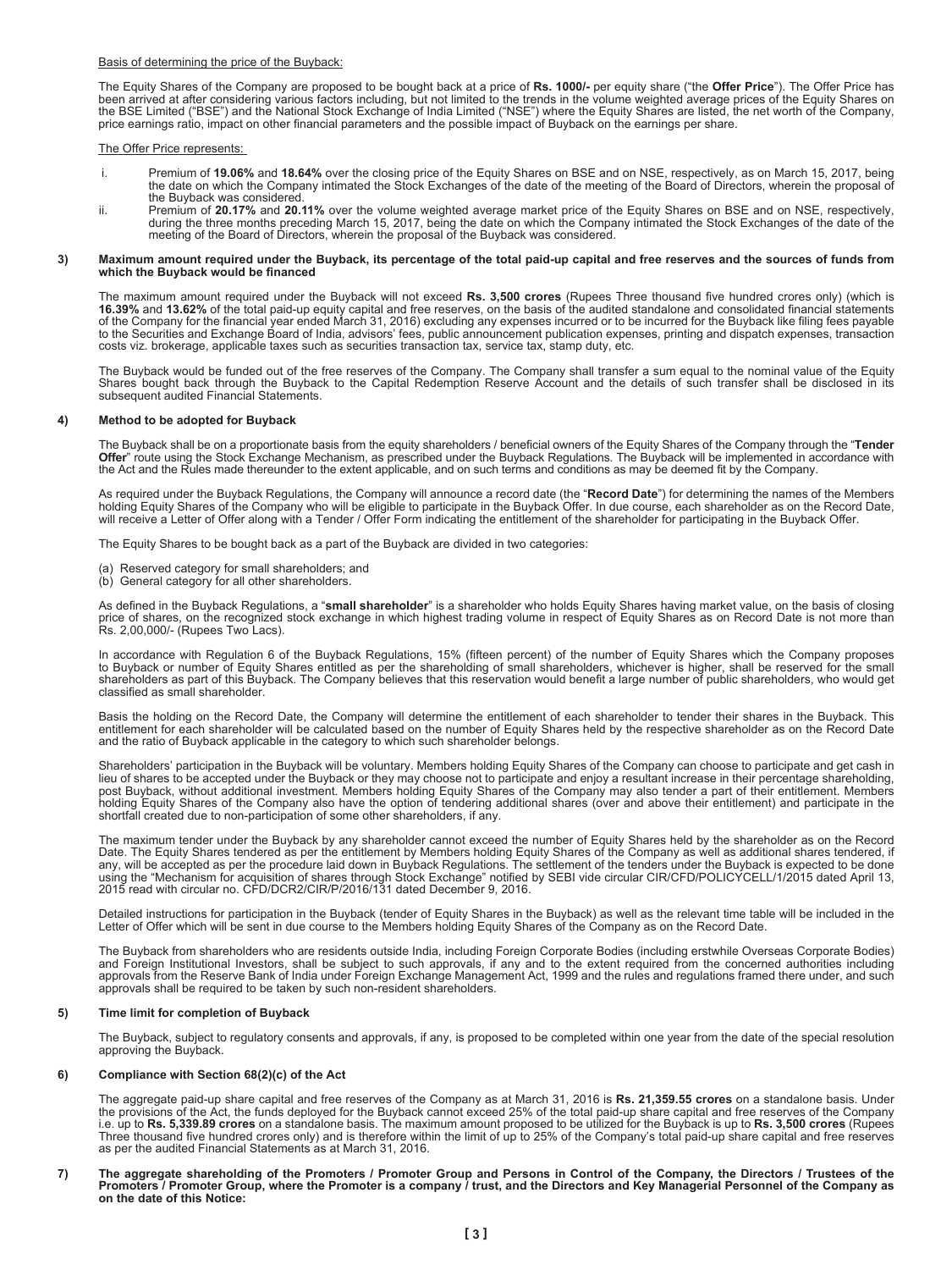(a) Shareholding of the Promoters / Promoter Group and Persons in Control:

| Sr. No.       | Category                                                          | <b>No. of Equity Shares</b> | % of shareholding |
|---------------|-------------------------------------------------------------------|-----------------------------|-------------------|
|               | Mr. Shiv Nadar                                                    | 368                         | 0.00              |
| $\mathcal{P}$ | Ms. Kiran Nadar                                                   | 72                          | 0.00              |
| 3             | Ms. Roshni Nadar Malhotra                                         | 348                         | 0.00              |
| 4             | HCL Corporation Pvt. Ltd.                                         | 1,23,73,680                 | 0.87              |
| 5             | Vama Sundari Investments (Delhi) Pvt. Ltd.                        | 58,33,47,024                | 40.89             |
| 6             | HCL Holdings Pvt. Ltd.                                            | 23,90,97,816                | 16.76             |
|               | HCL Avitas Pvt. Ltd.                                              | 75,00,000                   | 0.53              |
| 8             | Kiran Nadar Museum of Art (a registered public charitable trust)* | 40,50,000                   | 0.28              |
| 9             | Shiv Nadar Foundation (a registered public charitable trust)*     | 52,00,000                   | 0.36              |
|               | <b>Total</b>                                                      | 85, 15, 69, 308             | 59.68             |

\* Mr. Shiv Nadar and/or his family members do not have any beneficial ownership of shares held by the Trusts.

| Sr.<br>No. | <b>Name</b>                  | Director / Trustee               | Name of the<br><b>Company / Trust</b>     | No. of Equity<br><b>Shares</b> | $%$ of<br>shareholding |
|------------|------------------------------|----------------------------------|-------------------------------------------|--------------------------------|------------------------|
|            |                              | Director                         | <b>HCL Corporation Pvt. Ltd</b>           |                                |                        |
| 1          | Mr. Shiv Nadar               | Director                         | Vama Sundari Investments (Delhi) Pvt. Ltd | 368                            | 0.00                   |
|            |                              | <b>Managing Trustee</b>          | <b>Shiv Nadar Foundation</b>              |                                |                        |
| 2          | Ms. Kiran Nadar              | <b>Director</b>                  | <b>HCL Corporation Pvt. Ltd</b>           |                                |                        |
|            |                              | Director                         | Vama Sundari Investments (Delhi) Pvt. Ltd | 72                             | 0.00                   |
|            |                              | <b>Managing Trustee</b>          | Kiran Nadar Museum of Art                 |                                |                        |
|            |                              | Trustee                          | <b>Shiv Nadar Foundation</b>              |                                |                        |
|            |                              | Whole time Director & CEO        | <b>HCL Corporation Pvt. Ltd</b>           |                                |                        |
|            |                              | Director                         | <b>HCL Avitas Pvt. Ltd</b>                |                                |                        |
| 3          | Ms. Roshni Nadar<br>Malhotra | Director                         | Vama Sundari Investments (Delhi) Pvt. Ltd | 348                            | 0.00                   |
|            |                              | Shiv Nadar Foundation<br>Trustee |                                           |                                |                        |
|            |                              | Trustee                          | Kiran Nadar Museum of Art                 |                                |                        |
|            |                              |                                  | Total                                     | 788                            | 0.00                   |

Apart from the above, no other Director / Trustee of the companies / trusts forming part of Promoter / Promoter Group as disclosed in 7(a) above, hold any shares in the Company.

# (c) Shareholding of the Directors and Key Managerial Personnel of the Company:

| <b>S. No.</b> | <b>Name</b>                                             | No. of Equity Shares | % of shareholding |
|---------------|---------------------------------------------------------|----------------------|-------------------|
|               | Mr. Shiv Nadar, Chairman & Chief Strategy Officer       | 368                  | 0.001             |
| っ             | Ms. Roshni Nadar Malhotra, Director                     | 72                   | 0.00              |
| 3             | Mr. Subramanian Madhavan, Director                      | 2.500                | 0.00              |
| 4             | Mr. C. Vijayakumar, President & Chief Executive Officer | 1.10.200             | 0.01              |
| 5             | Mr. Anil Kumar Chanana, Chief Financial Officer         | 1.39.012             | 0.01              |
| 6             | Mr. Manish Anand, Company Secretary                     | 19.204               | 0.00              |
|               | <b>Total</b>                                            | 2,71,356             | 0.02              |

Apart from the above, no other Director or Key Managerial Personnel of the Company, holds any shares in the Company.

- **8) Aggregate number of Equity Shares purchased or sold as well as minimum and maximum price at which such purchases and sales were made along with relevant dates by persons mentioned under (7) above for a period of six months preceding the date of the Board Meeting at which the Buyback was approved till the date of this Notice**
	- (a) Details of transactions by the Promoters / Promoter Group and Persons in Control of the Company:

| <b>Name</b>                                                                | Aggregate<br>No. of Shares<br>Purchased/<br>Sold | <b>Nature of Transaction</b>                                                                     | <b>Maximum Price</b><br>(Rs.)                                     | Date of<br><b>Maximum</b><br><b>Price</b> | <b>Minimum Price</b><br>(Rs.)                                     | Date of<br><b>Minimum</b><br><b>Price</b> |
|----------------------------------------------------------------------------|--------------------------------------------------|--------------------------------------------------------------------------------------------------|-------------------------------------------------------------------|-------------------------------------------|-------------------------------------------------------------------|-------------------------------------------|
| Vama Sundari                                                               | 75,00,000                                        | Shares sold under block<br>deal through stock<br>exchange (Promoters'<br>inter-se transfer)      | 868.68/-<br>(Including STT,<br>Brokerage and other<br>expenses)   | 23-Mar-2017                               | 868.68/-<br>(Including STT,<br>Brokerage and<br>other expenses)   | 23-Mar-2017                               |
| Investments (Delhi)<br>Pvt. Ltd.                                           | 40,50,000                                        | Shares transferred by<br>way of Donation                                                         | <b>NA</b>                                                         | <b>NA</b>                                 | <b>NA</b>                                                         | <b>NA</b>                                 |
|                                                                            | 52,00,000                                        | Shares transferred by<br>way of Donation                                                         | <b>NA</b>                                                         | <b>NA</b>                                 | <b>NA</b>                                                         | <b>NA</b>                                 |
| <b>HCL Avitas Pvt. Ltd.</b>                                                | 75.00.000                                        | Shares purchased under<br>block deal through stock<br>exchange (Promoters'<br>inter-se transfer) | $871.50/-$<br>(Including STT,<br>Brokerage and other<br>expenses) | 23-Mar-2017                               | $871.50/-$<br>(Including STT,<br>Brokerage and<br>other expenses) | 23-Mar-2017                               |
| Kiran Nadar Museum of<br>Art (a registered public<br>charitable trust)*    | 40,50,000                                        | Shares acquired by way<br>of Donation                                                            | <b>NA</b>                                                         | <b>NA</b>                                 | <b>NA</b>                                                         | <b>NA</b>                                 |
| <b>Shiv Nadar Foundation</b><br>(a registered public<br>charitable trust)* | 52,00,000                                        | Shares acquired by way<br>of Donation                                                            | <b>NA</b>                                                         | <b>NA</b>                                 | <b>NA</b>                                                         | <b>NA</b>                                 |

\* Mr. Shiv Nadar and/or his family members do not have any beneficial ownership of shares held by the Trusts.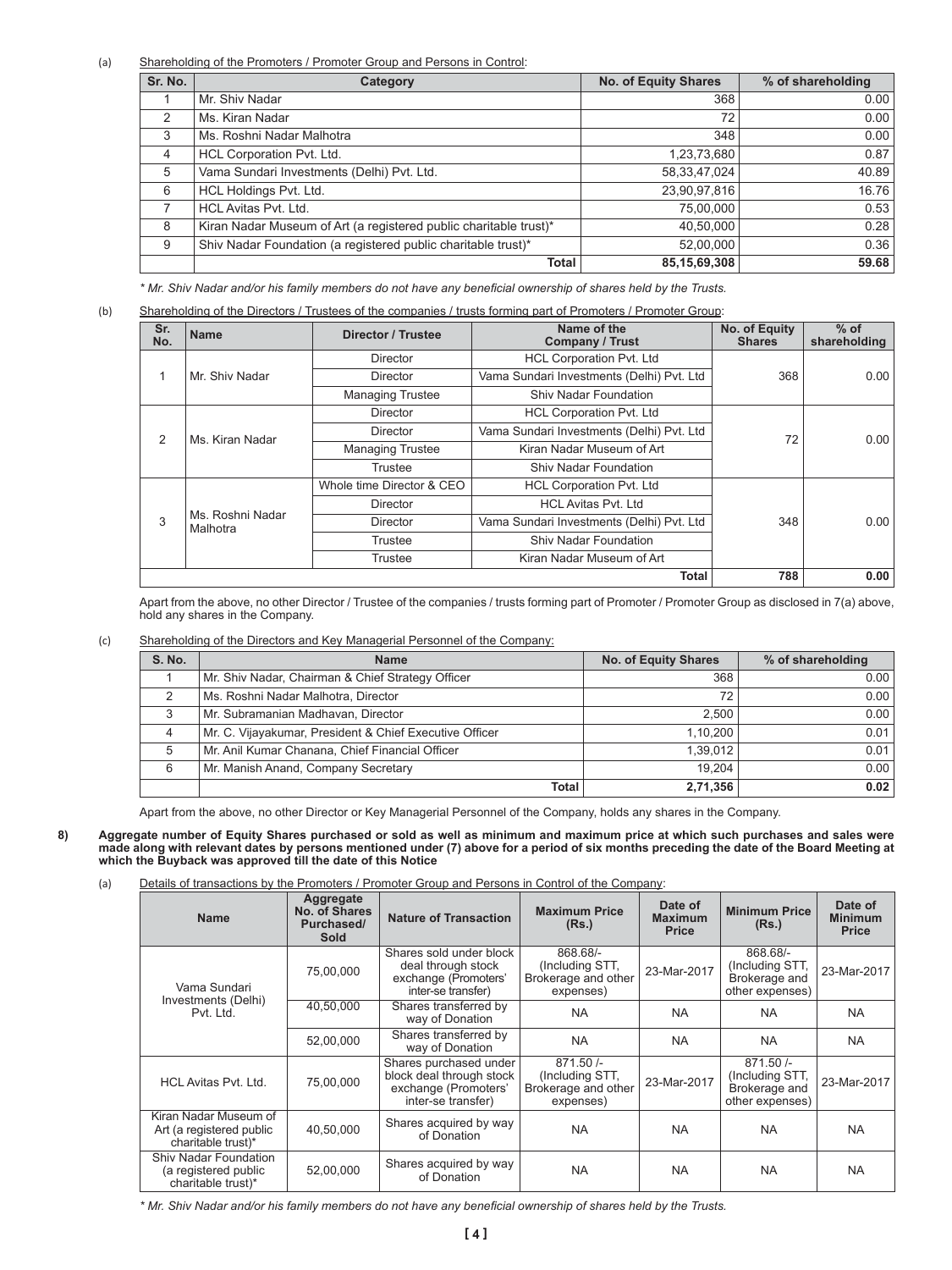(b) Details of transactions by the Directors of the companies / Trustees of trusts forming part of Promoters / Promoter Group:

There were no transactions (either purchase / sale / inter-se transfer) undertaken by persons referred to in 7(b) above during the period of six months preceding the date of the Board Meeting at which the Buyback was approved and from the date of the Board Meeting till the date of this Notice.

(c) Details of transactions by the Directors and Key Managerial Personnel of the Company:

| <b>Name</b>             | Aggregate<br>No. of Shares<br><b>Purchased/Sold</b> | Nature of<br><b>Transaction</b>                         | <b>Maximum</b><br><b>Price</b><br>(Rs.)                           | Date of<br><b>Maximum Price</b> | <b>Minimum</b><br><b>Price</b><br>(Rs.)                           | Date of<br><b>Minimum Price</b> |
|-------------------------|-----------------------------------------------------|---------------------------------------------------------|-------------------------------------------------------------------|---------------------------------|-------------------------------------------------------------------|---------------------------------|
| Anil Kumar Chanana      | 22.880                                              | Shares of Rs. 2/-<br>each allotted under<br><b>ESOP</b> | <b>NA</b>                                                         | <b>NA</b>                       | <b>NA</b>                                                         | <b>NA</b>                       |
| Anil Kumar Chanana      | 65.940                                              | Shares sold through<br>stock exchange                   | $805.00/-$<br>(Including STT,<br>Brokerage and<br>other expenses) | 09-Dec-2016                     | 784.00/-<br>(Including STT,<br>Brokerage and<br>other expenses)   | 07-Dec-2016                     |
| Subramanian<br>Madhavan | 500                                                 | Shares acquired<br>through stock<br>exchange            | 844.60/-<br>(Including STT,<br>Brokerage and<br>other expenses)   | 10-Mar-2017                     | $844.00/-$<br>(Including STT,<br>Brokerage and<br>other expenses) | 10-Mar-2017                     |

## **9) Intention of the Promoters and Promoter Group and Persons in Control of the Company to tender Equity Shares for Buyback indicating the number of shares, details of acquisition with dates and price**

In terms of the Buyback Regulations, under the Tender Offer route, the Promoters and Promoter Group of the Company have an option to participate in the<br>Buyback. In this regard, the Promoters and Promoter Group (the "**Promo** 

The Promoter Group vide a jointly issued letter dated April 5, 2017 has stated that in order to augment more funds for advancing the philanthropic objectives of<br>Kiran Nadar Museum of Art ("KNMA") and Shiv Nadar Foundation addition to the Equity Shares tendered by KNMA and SNF in the Buyback as part of their entitlement, KNMA and SNF will also tender additional Equity Shares beyond their entitlement. Subject to receipt of regulatory approval, as applicable, such additional Equity Shares tendered by KNMA and SNF will first be accepted<br>against the entitlements of the other Pronoter Group entitie KNMA tendering Equity Shares against their entitlement in the Buyback. Further, the Promoter Group has confirmed that KNMA and SNF are registered Public Charitable Trusts in which Mr. Shiv Nadar and/or his family members do not have any beneficial ownership of shares held by the Trusts.

The Promoter Group, vide its aforesaid letter, has stated that in the event that regulatory approval is not received or is not forthcoming within a<br>reasonable period of time, the Promoter Group comprising KNMA, SNF, HCL Co respective pro-rata entitlement. In addition, the aforementioned members of the Promoter Group may offer additional shares in the Buyback as per their entitlement in accordance with the Buyback Regulations.

Furtherance to the above intention of Promoter Group, the maximum number of shares that the Promoter Group may tender are given in the table below.

| <b>S. No.</b> | <b>Name</b>                                                       | No. of Shares held | Maximum number of shares<br>intended to tender |  |
|---------------|-------------------------------------------------------------------|--------------------|------------------------------------------------|--|
|               | Mr. Shiv Nadar                                                    | 368                | <b>NIL</b>                                     |  |
| 2             | Ms. Kiran Nadar                                                   | 72                 | <b>NIL</b>                                     |  |
| 3             | Ms. Roshni Nadar Malhotra                                         | 348                | <b>NIL</b>                                     |  |
| 4             | HCL Corporation Pvt. Ltd.                                         | 1,23,73,680        | 3,00,000                                       |  |
| 5             | Vama Sundari Investments (Delhi) Private Limited                  | 58, 33, 47, 024    | 1,26,50,000                                    |  |
| 6             | <b>HCL Holdings Private Limited</b>                               | 23,90,97,816       | 51,00,000                                      |  |
|               | HCL Avitas Pvt. Ltd.                                              | 75,00,000          | 2,00,000                                       |  |
| 8             | Kiran Nadar Museum of Art (a registered public charitable trust)* | 40,50,000          | 40,50,000                                      |  |
| 9             | Shiv Nadar Foundation (a registered public charitable trust)*     | 52,00,000          | 52,00,000                                      |  |
|               | <b>Total</b>                                                      | 85, 15, 69, 308    | 2,75,00,000                                    |  |

\* Mr. Shiv Nadar and/or his family members do not have any beneficial ownership of shares held by the Trusts.

In the event that the promoter group make any inter-se transfers of shares prior to the declaration of result of the postal ballot, the total number of shares to be tendered may be adjusted as per the entitlement of the Promoter Group as on the Record Date, subject to the overall maximum number of shares to be tendered by the Promoter Group remaining the same.

Details of the date and price of acquisition of the Equity Shares that the Promoters and Promoter Group intend to tender are set-out below:

a) HCL Corporation Private Limited

| S. No. | Date of<br><b>Acquisition</b> | No. of Shares | <b>Cost of Acquisition per</b><br><b>Equity Share</b><br>(in Rs.) | <b>Mode of Acquisition</b>                                                                         | Nominal value per<br><b>Equity Share</b><br>(in Rs.) | <b>Cumulative No.</b><br>of Shares |
|--------|-------------------------------|---------------|-------------------------------------------------------------------|----------------------------------------------------------------------------------------------------|------------------------------------------------------|------------------------------------|
|        | 25-Mar-2014                   | 3,00,000      | 1421.90/-<br>(Including STT,<br>Brokerage and other<br>expenses)  | Shares acquired through<br>stock exchange under<br>Block deal<br>(Promoters' inter-se<br>transfer) | $2/-$                                                | 3,00,000                           |

# b) Vama Sundari Investments (Delhi) Private Limited

| <b>S. No.</b> | Date of<br><b>Acquisition</b>                  | No. of Shares | <b>Cost of Acquisition per</b><br><b>Equity Share</b><br>(in Rs.) | <b>Mode of Acquisition</b> | Nominal value per<br>Equity Share (in Rs.) | Cumulative No.<br>of Shares |
|---------------|------------------------------------------------|---------------|-------------------------------------------------------------------|----------------------------|--------------------------------------------|-----------------------------|
|               | 01-April-2012<br>(Appointed<br>date of merger) | .26.50.000    | $395/-$                                                           | Merger *                   | $2/-$                                      | 1.26.50.000                 |

\*Shares were transferred to Vama Sundari Investments (Delhi) Private Limited pursuant to a scheme of amalgamation amongst Slocum Investments (Delhi)<br>Private Limited, Shivkiran Investments (Delhi) Private Limited (i.e. the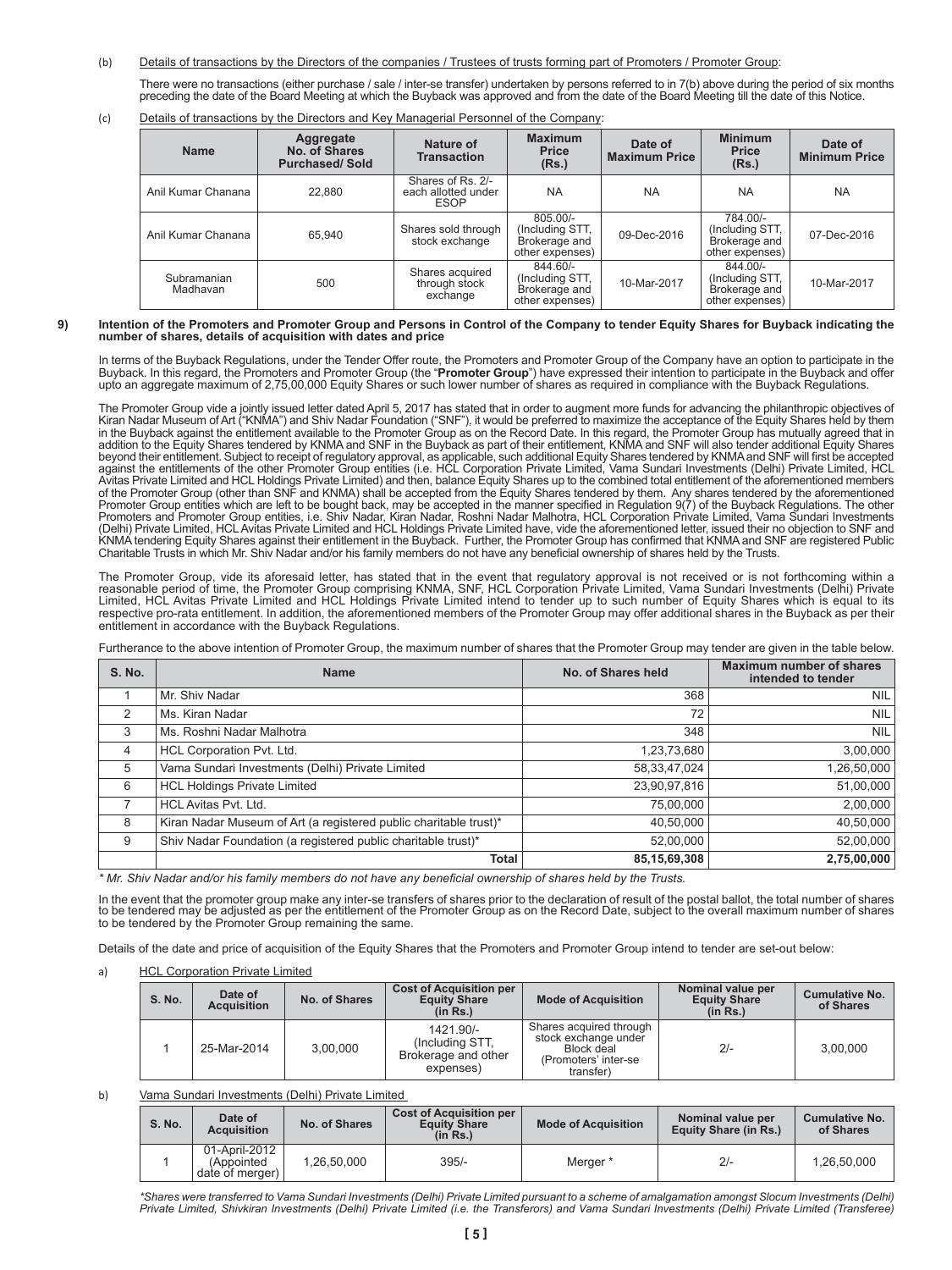which was approved by the Hon'ble High Court of Punjab & Haryana vide its order dated January 31, 2013. The scheme became effective on March 22, 2013 (i.e. the date on which the order was filed with the Registrar of Companies) and the transfer of assets from Slocum Investments (Delhi) Private Limited and Shivkiran Investments (Delhi) Private Limited (Transferors) to Vama Sundari Investments (Delhi) Private Limited (Transferee) (including the shares above) were deemed to be transferred from the appointed date of the scheme which was April 1, 2012.

## c) HCL Holdings Private Limited

| S. No. | Date of<br><b>Acquisition</b> | No. of Shares | <b>Cost of Acquisition per</b><br>Equity Share (in Rs.) | <b>Mode of Acquisition</b>                                        | Nominal value per<br>Equity Share (in Rs.) | <b>Cumulative No.</b><br>of Shares |
|--------|-------------------------------|---------------|---------------------------------------------------------|-------------------------------------------------------------------|--------------------------------------------|------------------------------------|
|        | 30-Sep-1998                   | 19.56.804     | $4.25417/-$                                             | Secondary Purchase<br>prior to listing with prior<br>RBI approval | $2/-$                                      | 19.56.804                          |
|        | 6-June-1999                   | 31.43.196     | $9.94803/-$                                             | Secondary Purchase<br>prior to listing with prior<br>RBI approval | $2/-$                                      | 51,00,000                          |

#### d) HCL Avitas Private Limited

| S. No. | Date of<br><b>Acquisition</b> | No. of Shares | <b>Cost of Acquisition per</b><br>Equity Share (in Rs.)         | <b>Mode of Acquisition</b>                                                                          | Nominal value per<br>Equity Share (in Rs.) | <b>Cumulative No.</b><br>of Shares |
|--------|-------------------------------|---------------|-----------------------------------------------------------------|-----------------------------------------------------------------------------------------------------|--------------------------------------------|------------------------------------|
|        | 23-Mar-2017                   | 2.00.000      | 871.50/-<br>(Including STT,<br>Brokerage and other<br>expenses) | Shares purchased<br>under block deal<br>through stock exchange<br>(Promoters' inter-se<br>transfer) | $2/-$                                      | 2.00.000                           |

#### e) Kiran Nadar Musuem of Art

| <b>S. No.</b> | Date of<br><b>Acquisition</b> | No. of Shares | <b>Cost of Acquisition per</b><br>Equity Share (in Rs.) | <b>Mode of Acquisition</b>                            | Nominal value per<br>Equity Share (in Rs.) | <b>Cumulative No.</b><br>of Shares |
|---------------|-------------------------------|---------------|---------------------------------------------------------|-------------------------------------------------------|--------------------------------------------|------------------------------------|
|               | 23-Mar-2017                   | 40.50.000     | NIL*                                                    | Shares acquired by<br>way of Donation<br>(off-market) | $2 -$                                      | 40.50.000                          |

 *\*Shares acquired by way of donation therefore, price is taken as Nil.*

Note: Mr. Shiv Nadar and/or his family members do not have any beneficial ownership of shares held by the Trust.

#### f) Shiv Nadar Foundation

| S. No. | Date of<br><b>Acquisition</b> | No. of Shares | <b>Cost of Acquisition per</b><br><b>Equity Share (in Rs.)</b> | <b>Mode of Acquisition</b>                            | Nominal value per<br>Equity Share (in Rs.) | <b>Cumulative No.</b><br>of Shares |
|--------|-------------------------------|---------------|----------------------------------------------------------------|-------------------------------------------------------|--------------------------------------------|------------------------------------|
|        | 23-Mar-2017                   | 52.00.000     | $NIL*$                                                         | Shares acquired by<br>way of Donation<br>(off-market) | $2/-$                                      | 52.00.000                          |

*\*Shares acquired by way of donation therefore, price is taken as Nil.*

Note: Mr. Shiv Nadar and/or his family members do not have any beneficial ownership of shares held by the Trust.

#### **10) No defaults**

The Company confirms that there are no defaults subsisting in the repayment of deposits, interest payment thereon, redemption of debentures or interest payment thereon or redemption of preference shares or payment of dividend due to any shareholder, or repayment of any term loans or interest payable thereon to any financial institution or banking company.

#### **11) Confirmation from the Board**

The Board of the Directors has confirmed that it has made a full enquiry into the affairs and prospects of the Company and after taking into account the financial position of the Company including the projections and also considering all contingent liabilities, the Board has formed an opinion:

- i. That immediately following the date of this Board Meeting and the date on which the result of the Postal Ballot approving the proposed Buyback Offer will be announced, there will be no grounds on which the Company could be found unable to pay its debts;
- ii. That as regards the Company's prospects for the year immediately following the date of this Board Meeting or the date on which the results of the Postal Ballot approving the proposed Buyback Offer will be declared, having regard to Board's intentions with respect to the management of the Company's business during that year and to the amount and character of the financial resources which will, in the Board's view, be available to the Company that year, the Company will be able to meet its liabilities as and when they fall due and will not be rendered insolvent within a period of one year from that date.
- iii. That in forming the aforementioned opinion, the Board has taken into account the liabilities (including prospective and contingent liabilities) as if the Company is being wound up under the provisions of the Act.

## **12) Report addressed to the Board of Directors by the Statutory Auditors of the Company on permissible capital payment and opinion formed by directors regarding insolvency**

The text of the Report dated March 20, 2017 received from S.R. Batliboi & Co. LLP, Chartered Accountants, the Statutory Auditors of the Company, addressed to the Board of Directors of the Company is reproduced below:

## **Independent Auditor's Report on buy back of shares pursuant to the requirement of Schedule II to the Securities and Exchange Board of India (Buy Back of Securities) Regulations, 1998, as amended**

The Board of Directors HCL Technologies Limited 806, Siddharth 96, Nehru Place New Delhi 110019

1. This Report, read along with Annexure A and B attached herewith, is issued in accordance with the term of our service scope letter dated 10 March 2017 and the master engagement agreement dated 12 January 2016 with HCL Technologies Limited (hereinafter the "Company").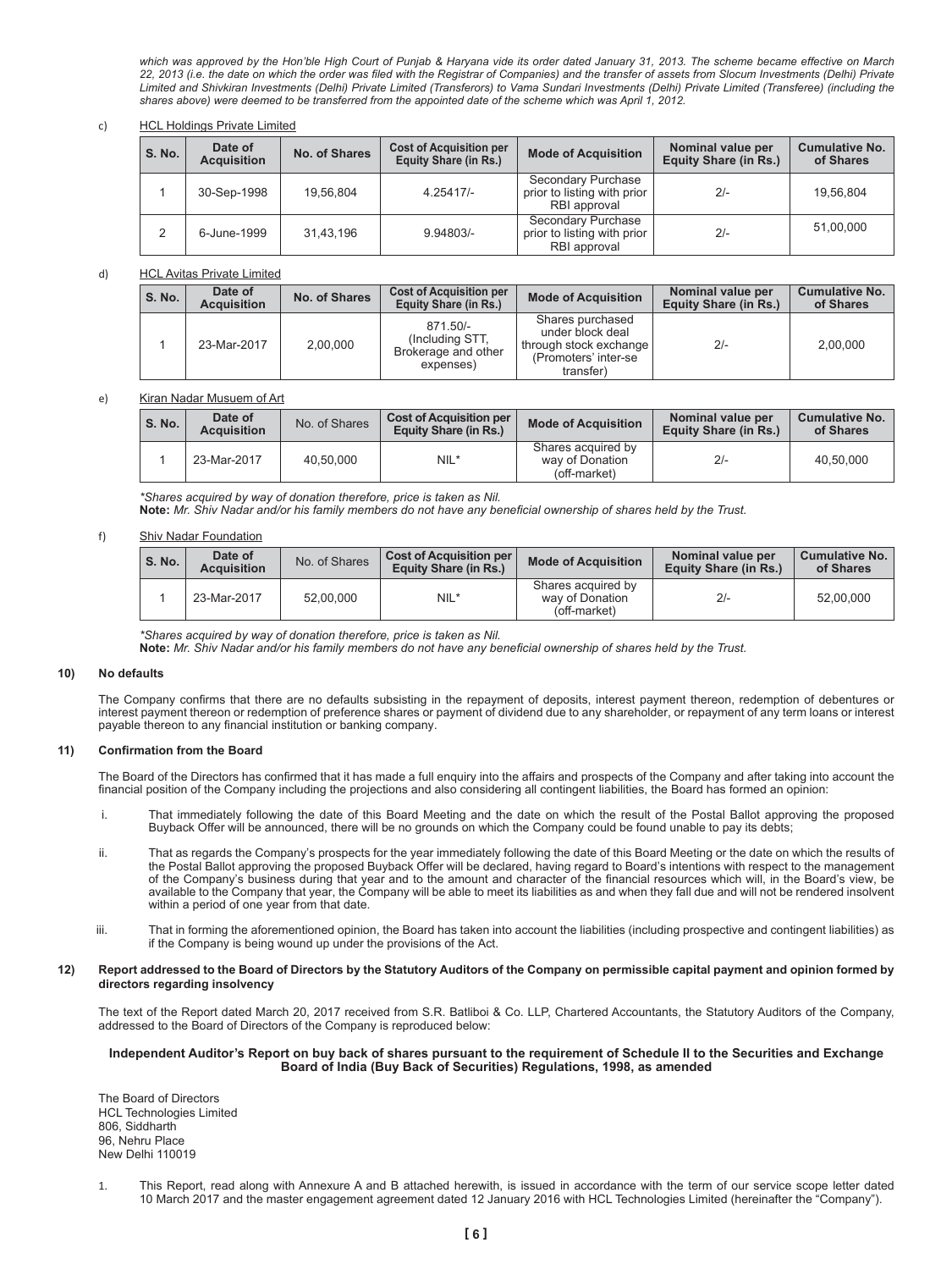2. In connection with the proposal of HCL Technologies Limited ("the Company") to buy back its equity shares in pursuance of the provisions of Sections 68, 69 and 70 of the Companies Act, 2013 ('the Act') and the Securities and Exchange Board of India (Buy Back of Securities) Regulations, 1998, as amended ('the Regulations'), and in terms of the resolution passed by the directors of the Company in their meeting held on 20 March 2017, which is subject to the approval of the shareholders of the Company, we have been engaged by the Company to perform a reasonable assurance engagement on the Statement of Determination of the Amount of Permissible Capital Payment (the "Statement"), which we have initialed for identification purposes only.

## Board of Directors' Responsibility

- 3. The preparation of the Statement is the responsibility of the Board of Directors of the Company, including the preparation and maintenance of all accounting and other relevant supporting records and documents as well as compliance with the provisions of the Act and the Regulations. This responsibility includes the design, implementation and maintenance of internal controls relevant to the preparation and presentation of the Statement and applying an appropriate basis of preparation; and making estimates that are reasonable in the circumstances.
- 4. The Board of Directors is responsible to make a full inquiry into the affairs and prospectus of the Company and to form an opinion that the Company will not be rendered insolvent within a period of one year from the date on which the results of the postal ballot will be declared.

## Auditor's Responsibility

- 5. Pursuant to the requirements of the Regulations, it is our responsibility to provide reasonable assurance on the following "Reporting Criteria": (i) whether the amount of capital payment for the buyback is within the permissible limit and computed in accordance with the provisions of Section 68 of the Act;
	- (ii) whether the Board of Directors has formed the opinion, as specified in Clause (X) of Part A of Schedule II to the Regulations, on a reasonable ground that the Company, having regard to its state of affairs, will not be rendered insolvent within a period of one year from the date on which the results of the postal ballot will be declared; and
	- (iii) whether we are aware of anything to indicate that the opinion expressed by the Directors in the declaration as to any of the matters mentioned therein is unreasonable in the circumstances as at the date of declaration.
- 6. We conducted our examination of the Statement in accordance with the Guidance Note on Reports or Certificates for Special Purposes (revised) issued by the Institute of Chartered Accountants of India. The Guidance Note requires that we comply with the ethical requirements of the Code of Ethics issued by the Institute of Chartered Accountants of India.
- 7. We have complied with the relevant applicable requirements of the Standard on Quality Control (SQC) 1, Quality Control for Firms that Perform
- Audits and Reviews of Historical Financial Information and Other Assurance and Related Services Engagements.<br>8. A reasonable assurance engagement involves performing procedures to obtain sufficient appropriate evidence on mentioned in paragraph 5 above. The procedures selected depend on the auditor's judgement, including an assessment of the risks associated
	- with the Reporting Criteria. We have performed the following procedures in relation to the Statement:<br>(i) we have inquired into the state of affairs of the Company in relation to its audited standalone and consolidated f the year ended March 31, 2016 and unaudited standalone and consolidated financial results for the nine months period April 1, 2016 to December 31, 2016.
	- (ii) examined the authorization for buyback as per the Articles of Association of the Company;
	- (iii) examined that the amount of capital payment for the buy-back, as detailed in Annexure A, is within the permissible limits computed in accordance with Section 68 of the Act;
	- (iv) examined that the ratio of debt owned by the Company, if any, is not more than twice the capital and its free reserve after such buy-back;<br>(v) examined that all shares for buy-back are fully paid-up; (v) examined that all shares for buy-back are fully paid-up;
	- (vi) examined resolutions passed in the meetings of the Board of Directors in this regard and enquired about the projections for the years ended March 31, 2018 and March 31, 2019 that have been approved by the Board of Directors. We have not carried out any procedures as regards the projections approved by the Board of Directors and accordingly do not certify the same;
	- (vii) examined the Director's declarations for the purpose of buy back and solvency of the Company;<br>(viii) obtained necessary representations from the management of the Company.
	- obtained necessary representations from the management of the Company.
- 9. The financial statements for the year ended March 31, 2016, referred to in paragraph 8 (i) above, have been audited by us, on which we issued an unmodified audit report vide our report dated April 28, 2016. Our audits of these financial statements were conducted in accordance with the Standards on Auditing, as specified under Section 143(10) of the Act and other applicable authoritative pronouncements issued by the Institute of Chartered Accountants of India. Those Standards require that we plan and perform the audit to obtain reasonable assurance about whether the financial statements are free of material misstatement.
- 10. The financial results for the nine months' period April 1, 2016 to December 31, 2016 referred to in paragraph 8 (i) above, have been reviewed by us, on which we issued an unmodified review report vide our report dated January 24, 2017. Our review was conducted in accordance with the Standards on Review Engagements (SRE) 2410, Review of Interim Financial Information Performed by the Independent Auditor of the Entity', issued by the Institute of Chartered Accountants of India. This standard requires that we plan and perform the review to obtain moderate assurance as to whether the statement is free of material misstatement. A review is limited primarily to inquiries of company personnel and analytical procedures applied to financial data and thus provide less assurance than an audit. We have not performed an audit and, accordingly, we have not expressed an audit opinion.

# Opinion

- 11. Based on our examination as above, the information and explanations given to us, and based on representation provided to us, in our opinion, (i) the Statement of Permissible Capital Payment towards Buyback of Equity Shares, as contained in Annexure A, is in our view properly
	- determined in accordance with Section 68 of the Act; and (ii) the Board of Directors, in their meeting held on 20 March 2017, have formed the opinion, as specified in clause (x) of Part A of Schedule II of the Regulations (Refer Annexure B attached), on reasonable grounds that the Company will not, having regard to its state of affairs,
	- be rendered insolvent within a period of one year from the date on which the results of the postal ballot will be declared; and (iii) we are not aware of anything to indicate that the opinion expressed by the Directors in the declaration as to any of the matters mentioned
	- therein is unreasonable in the circumstances as at the date of declaration.

## Restriction on Use

12. This certificate is addressed to and provided to the Board of Directors of the Company, pursuant to the requirements of the Regulations solely, to enable them to include it (a) in the Explanatory Statement to be included in the postal ballot notice to be circulated to the shareholders, (b) in the public announcement to be made to the Shareholders of the Company, (c) in the draft letter of offer and the letter of offer to be filed with the Securities and Exchange Board of India, the stock exchanges, the Registrar of Companies, as required by the Regulations, the National Securities Depository Limited and the Central Depository Securities (India) Limited, and should not be used by any other person, or for any other purpose. Accordingly, we do not accept or assume any liability or any duty of care for any other purpose or to any other person to whom this report is shown or into whose hands it may come, without our prior consent in writing.

For **S.R. Batliboi & Co. LLP** Chartered Accountants **ICAI Firm Registration Number**: 301003E/E300005

**per Rajeev Sawhney Partner** Membership Number: 096333 Place of Signature: Gurgaon, India Date: March 20, 2017